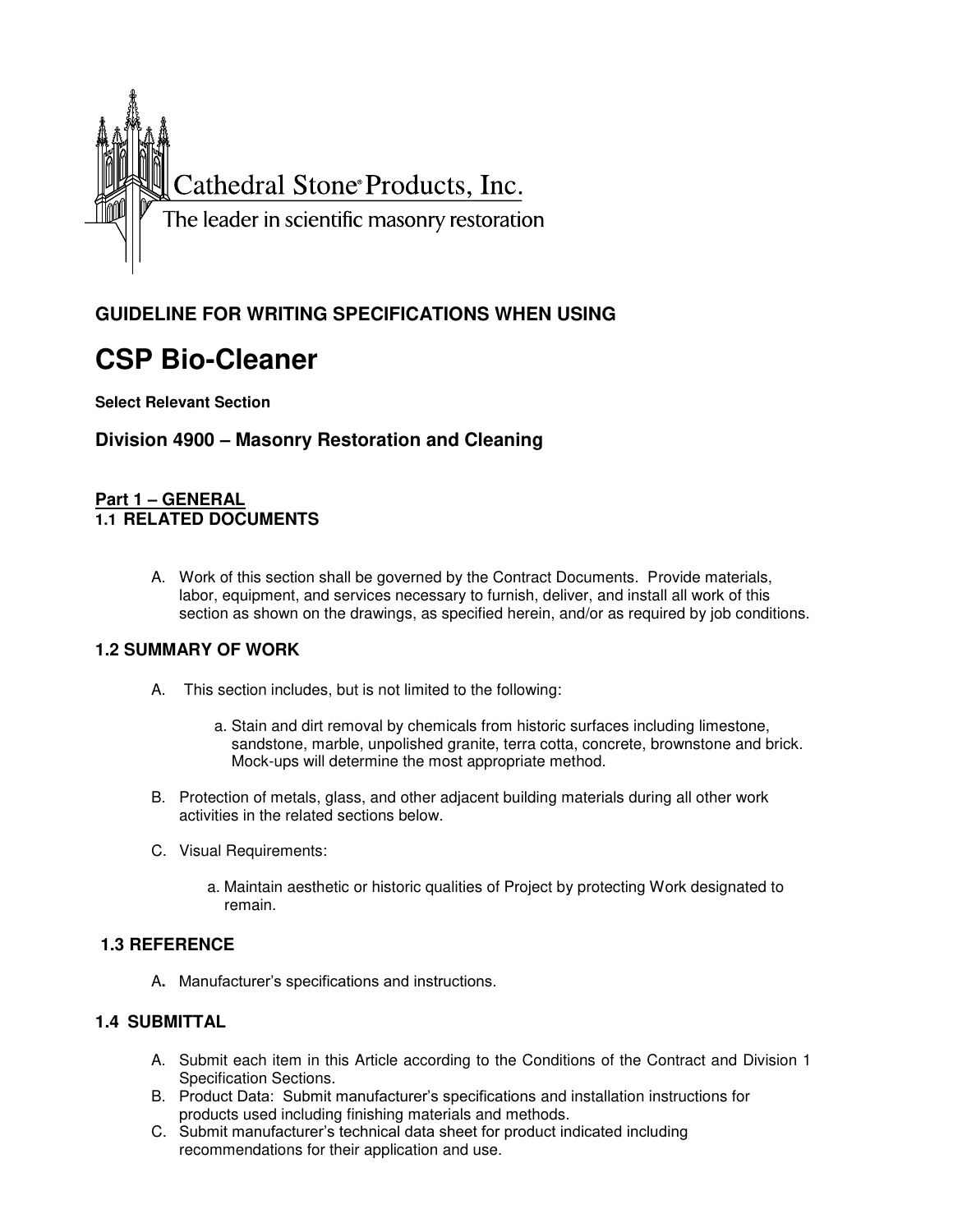- D. Submit a work plan describing capture, storage, and disposal as required and/or governed by any and all local, state, and/or federal laws, codes, and regulations.
- E. Samples: Provide sample installation of product. Locations per the owner or owner's representative's directions.

#### **1.5 QUALITY ASSURANCE**

- A. Mock-ups: Prepare sample of CSP Bio-Cleaner on the appropriate substrate indicated. See 1.6 Test Panels.
- B. Provide at least one person who shall be present at all times during the execution of the work of this section, who shall be thoroughly familiar with the specified requirements, and the materials and methods needed for their execution, and who shall direct all work performed under this section.
- C. Provide adequate numbers of workers skilled in the necessary crafts and properly informed of the specialized methods and materials to be used in this work.

# **1.6 TEST PANELS**

- A. The Contractor shall arrange for providing test panels. Minimum size of test panels should be a 4 ft. by 4 ft. area. Manufacturer's application instructions shall be followed. Allow test panel to dry for 3 to 7 days before inspection. Keep test panels available for comparison throughout the cleaning project.
- B. Contractor shall prepare a written report detailing results of testing including but not limited to description of methods employed, materials, thickness of cleaner applied, dwell times and other elements of the test procedures as defined above.
- C. Each test panel must be clearly labeled, charted and photographed.
- D. Approved test panels will become a part of the Work, and serve as the quality standard for similar type work on this project.
- E. Notify the owner's representative seven (7) days in advance of the dates and time when the test panels will be installed.

#### **1.7 PROJECT/SITE CONDITIONS**

- A. Contractor shall be responsible for protecting all existing materials such as wood, doors, windows, flashings, glass, roofing, and all other existing materials not intended to be treated.
- B. Contractor shall be responsible for the repair of all damaged adjacent materials due to the execution of the work at no additional expense to the owner. Repairs shall be made by qualified mechanics skilled in the type of repairs required, to the satisfaction of the owner's representative.
- C. Protect adjacent areas and surfaces not being treated with barriers suitable for the product being used. Appropriate care should be taken at air intakes, air conditioning vents and similar openings that may come in contact with the product.
- D. Take appreciate precautions to avoid harm to building occupants, pedestrians and nearby property.
- E. Safety: For any number of reasons it is essential to maintain a high degree of worker and occupant safety while working with a chemical solution.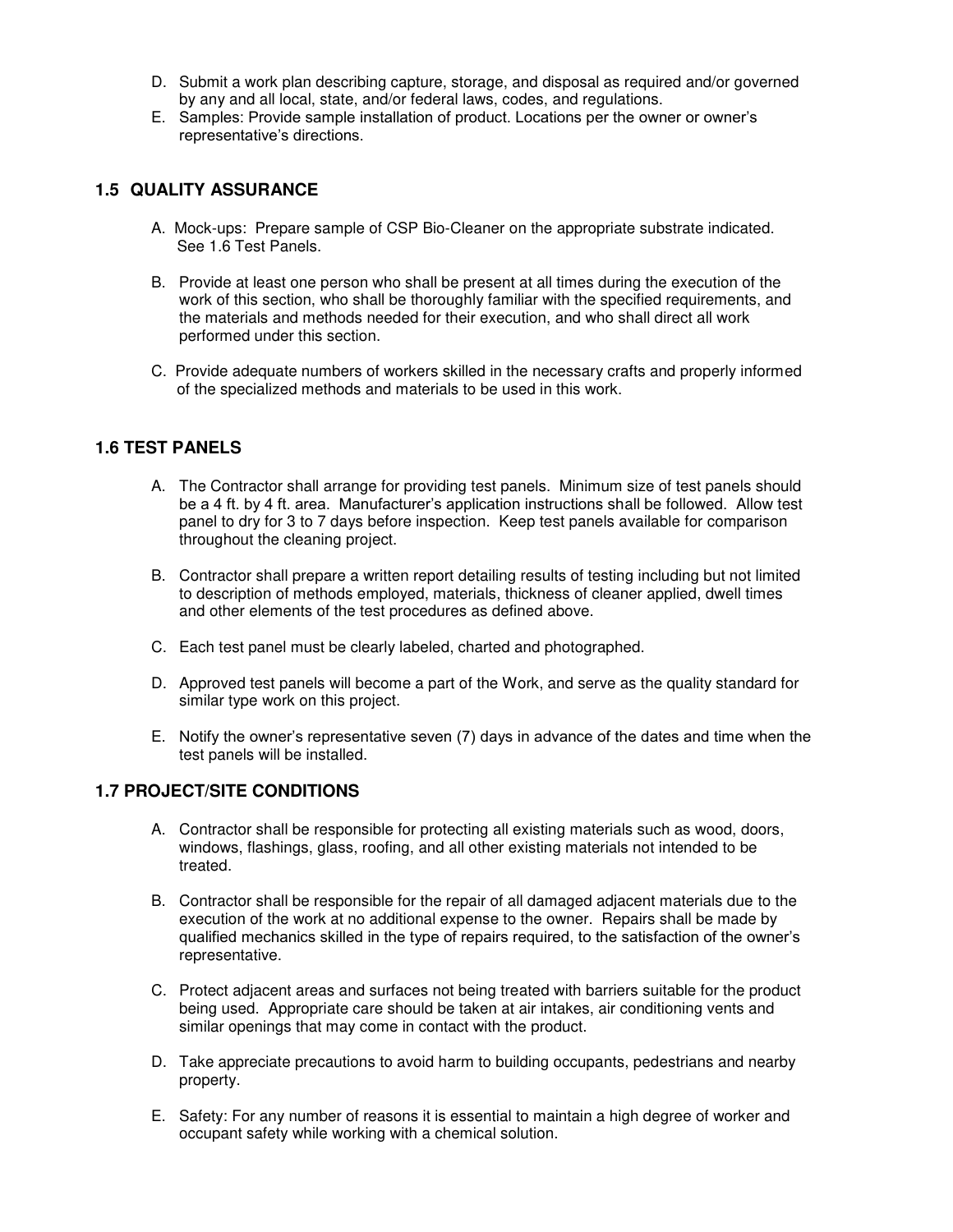#### **PART 2 – PRODUCTS 2.1 MATERIALS**

- A. CSP Cleaners
	- a. CSP Bio-Cleaner should be used in their undiluted form. No acids, bases, caustics, solvents or other agents should be added. Products should be applied to limestone, sandstone, unpolished granite, terra cotta, concrete, brownstone, brick and other masonry surfaces. Acceptable products are available through Cathedral Stone Products. Tel: 410-782-9150; fax: 410-782-9155.
- B. Miscellaneous Equipment
	- a. Natural bristle brush
	- b. Paint roller
	- c. Airless sprayer
	- d. Clean rags
	- e. Latex gloves
	- f. Eye and skin protection
	- g. Garden hose with running water supply
	- h. Pressure washer using 600 to 1200 psi
	- i. Soft bristle scrub brush

#### **PART 3- EXECUTION 3.1 PREPRATION**

- A. Follow instructions provided by the manufacturer (See Data Sheet).
- B. Work only in sections that can easily be cleaned in a single shift.
- C. Substrate and any repairs must be fully cured prior to cleaning.
- D. Clearly mark area to be cleaned.
- E. Protect adjacent material when applicable with tape, drop cloths, paper, plastic or other means.
- F. Remove any loose particulate.
- G. To ensure even application of the CSP Cleaner make the substrate damp with clean water.

# **3.2 GENERAL APPLICATION of CSP BIO-CLEANER**

- A. Follow instructions provided by the manufacturer (See Data Sheet).
- B. Clearly mark or identify the time of application and dwell time.
- C. Apply cleaner using a brush, roller, or airless sprayer to the desired thickness. Thicknesses of cleaner on test patches will determine appreciate thickness.
- D. Leave cleaner on substrate only as long as determined acceptable in the mock-ups and approved by the owner or their representatives.
- E. If the approved dwell time has elapsed and a stain or blemish persists use a soft bristle scrub brush to agitate the area.